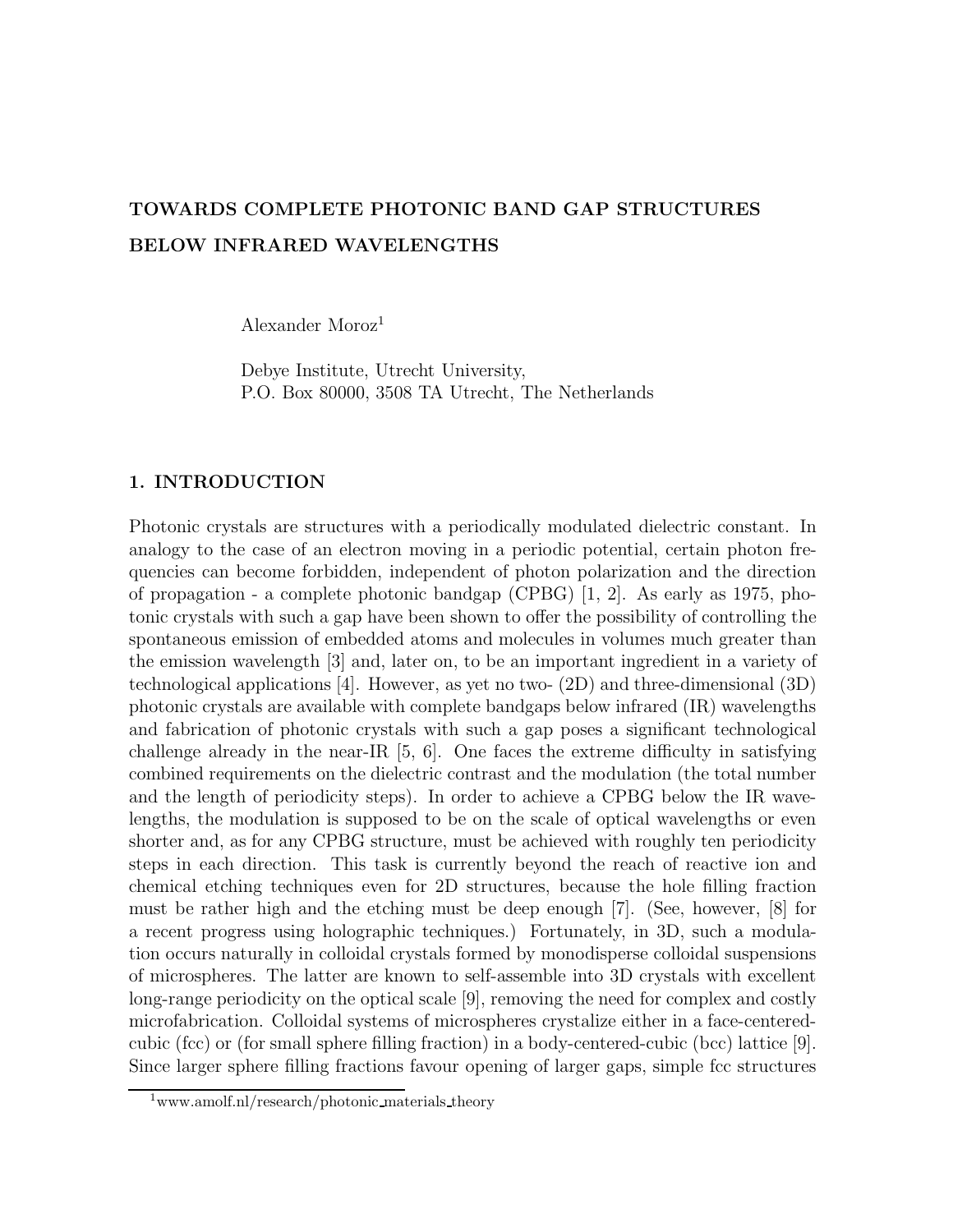The outline of the contributions is as follows. First, we shall concentrate on the 3D photonic structures. In Sec. 2 we discuss photonic properties of purely dielectric fcc structures of homogeneous and coated spheres. In Sec. 3 we review our recent work [10, 11, 12] which shows a way to avoid the restrictions on the critical dielectric contrast required for the formation of a CPBG and discuss recent experimental progress towards fabrication of a CPBG structure below IR wavelengths. In Sec. 4 we discuss the application of ideas, presented in Sec. 3, to lower dimensional photonic structures. Sec. 5 deals with nonlinear properties of metallo-dielectric structures. In Sec. 6 we review a few approaches to fabricate the proposed structures, and, in Sec. 7 we give our conclusions and outlook for future investigations.

#### 2. SELF-ORGANIZING COLLOIDAL STRUCTURES

Self-organization of small colloidal particles into regular crystals on an optical scale has been known for a long time and occurs, for example, in natural opals. Indeed, the origin of the nice colours of opals is Bragg scattering. However, the crystalline order by itself is not enough to open a CPBG. Let  $\varepsilon_h$  and  $\varepsilon_s$  be the host and sphere dielectric constant, respectively. If  $\varepsilon_s$  is less than  $\varepsilon_h$ , the so-called "air spheres" case, calculations show that a CPBG can open in a simple fcc structure [13], provided the dielectric contrast  $\delta = \max(\varepsilon_h/\varepsilon_s, \varepsilon_s/\varepsilon_h) \stackrel{>}{\sim} 8$  [14, 15]. This puts a large constraint on the materials choice which is yet to be overcome. Motivated by the experimental progress, we have investigated if it is possible to avoid the constraint on the dielectric contrast by making the scatterers more complex, for instance, by using coating spheres [15]. For the so-called stop gap (a photonic band gap in a given direction of propagation) in the (111) crystal direction, which corresponds to the L point of the Brillouin zone, the results are rather interesting. Imagine, we can fabricate fcc photonic crystals of spheres with different respective refractive indices, say  $n_1$  and  $n_2 < n_1$ , with the sphere filling fraction and the host refractive index being the same in both cases. Let us assume that the homogeneous spheres can be substituted by coated spheres with the core and shell refractive indices  $n_1$  and  $n_2$ , respectively. Then the L-gap width can increase by as much as 50% relative to the larger of the L-gap widths of the two fcc photonic crystals of homogeneous spheres. Apart from larger L-gap, a suitable coating can be used to manipulate optical properties of particles in a controlled way. Using this way we can tune properties of the photonic structures which the core-shell spheres form. Unfortunately, a coating does not affect much the critical dielectric contrast necessary for the formation of a CPBG [15, 16]. One way to avoid the restriction on the dielectric contrast is to make a radical departure from purely dielectric structures.

#### 3. COLLOIDAL STRUCTURES OF METALLIC SPHERES

Development in photonic crystals has been partly stimulated by the lack of good metallic mirrors below the IR wavelengths where a typical metal absorption increases (see Figure 1). By some strange turn, a promising new route to achieve a CPBG below the IR wavelengths is to use scatterers with a negative dielectric constant [10, 11, 12], which is usually associated with metals. For example, let us take the Drude-like dielectric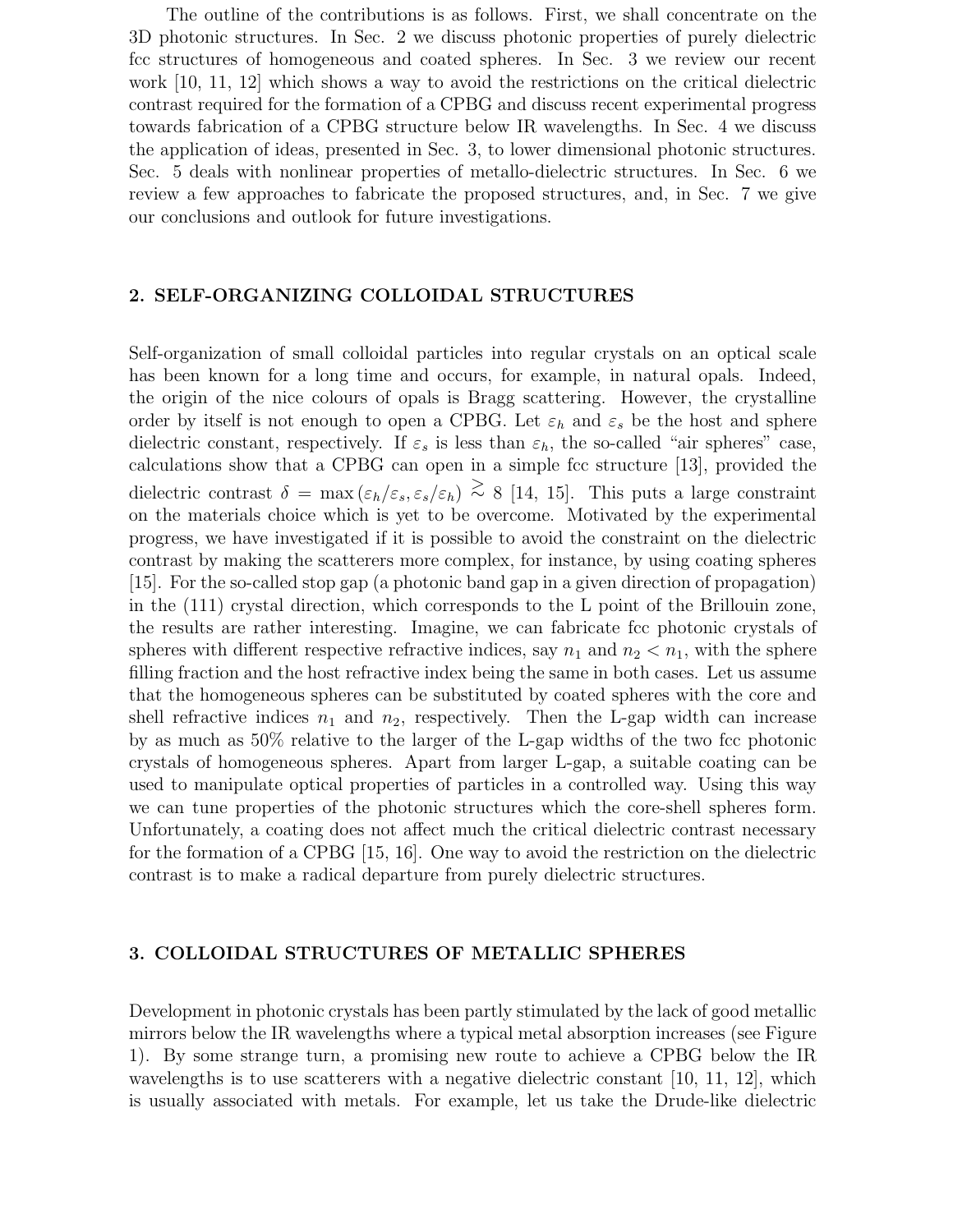

Figure 1: Reflectivity at normal incidence of bulk silver compared to that of optimized finite silversilica stack. Each data point is an optimum over  $\approx 2.9$  million different configurations examined.

function,

$$
\varepsilon_s(\omega) = 1 - \frac{\omega_p^2}{\omega(\omega + i/\tau)},\tag{1}
$$

where  $\omega$  is the angular frequency,  $\tau$  is the relaxation time, and  $\omega_p$  is the plasma frequency,  $\omega_p^2 = 4\pi n_e e^2/m$ , where  $n_e$ , e, and m are the carrier density, charge, and mass, respectively. The absorption in the Drude model is controlled by the damping term  $\gamma = 1/\tau$ . For a typical metal  $\gamma/\omega_p \approx 10^{-2}$ . Hence, the absorption can be rather small for frequencies  $0.1\omega_p \leq \omega_p$  (cca  $0.5\omega_p \leq \omega_p \leq 1.2\omega_p$  for real materials), in which case metals behave as a conventional, although highly dispersive, dielectric. A good example of such a metal is silver for wavelengths  $310 - 520$  nm [17]. Strong dispersion makes band-structure calculation quite involved and apparently outside the reach of the well-established plane-wave method [1]. To avoid the problems with dispersion, we have used a Korringa-Kohn-Rostocker (KKR) method for electromagnetic waves [18]. Dispersion does not cause any complication for the KKR method and computational time is the same as without dispersion.

Despite recent claims, simple fcc structure was shown to yield a CPBG down to ultraviolet wavelengths [11, 12]. Up to four CPBG's can open in the nonabsorptive frequency window  $0.5\omega_p \leq \omega \leq 1.1\omega_p$ . The relative gap width  $g_w$  can be as large as 10%, even if the host refractive index  $\varepsilon_h = 1$  [11]. In addition, there is also a sizeable CPBG with  $g_w \approx 40\%$  present outside of this nonabsorptive window [19]. Surprisingly enough, the critical metallic filling fraction to open a CPBG is around 52%, the same as the critical air filling fraction to open a CPBG for inverted opals. It seems as if CPBG's open as the result of enhanced capacitance, when metallic surfaces are closer than a critical distance. Periodicity seems to do all the magic in curbing absorption and raising reflectivity of a periodic metallo-dielectric structure, which can have rather different properties from the underlying bulk metal. In order to illustrate our results obtained for 2D and 3D metallo-dielectric photonic structures [10, 11, 12], one can perform a simple numerical experiment for a finite periodic silver-silica layered stack, i.e., a 1D photonic crystal. Let us allow for up to 25 unit cells, vary the silver and silica layers thickness with 1nm in the intervals  $[5, 200]$  nm and  $[10, 600]$  nm, respectively, and, for a given wavelength, select the configuration with the highest reflectivity at normal incidence. In total for every wavelength  $\approx 2.9$  million different configurations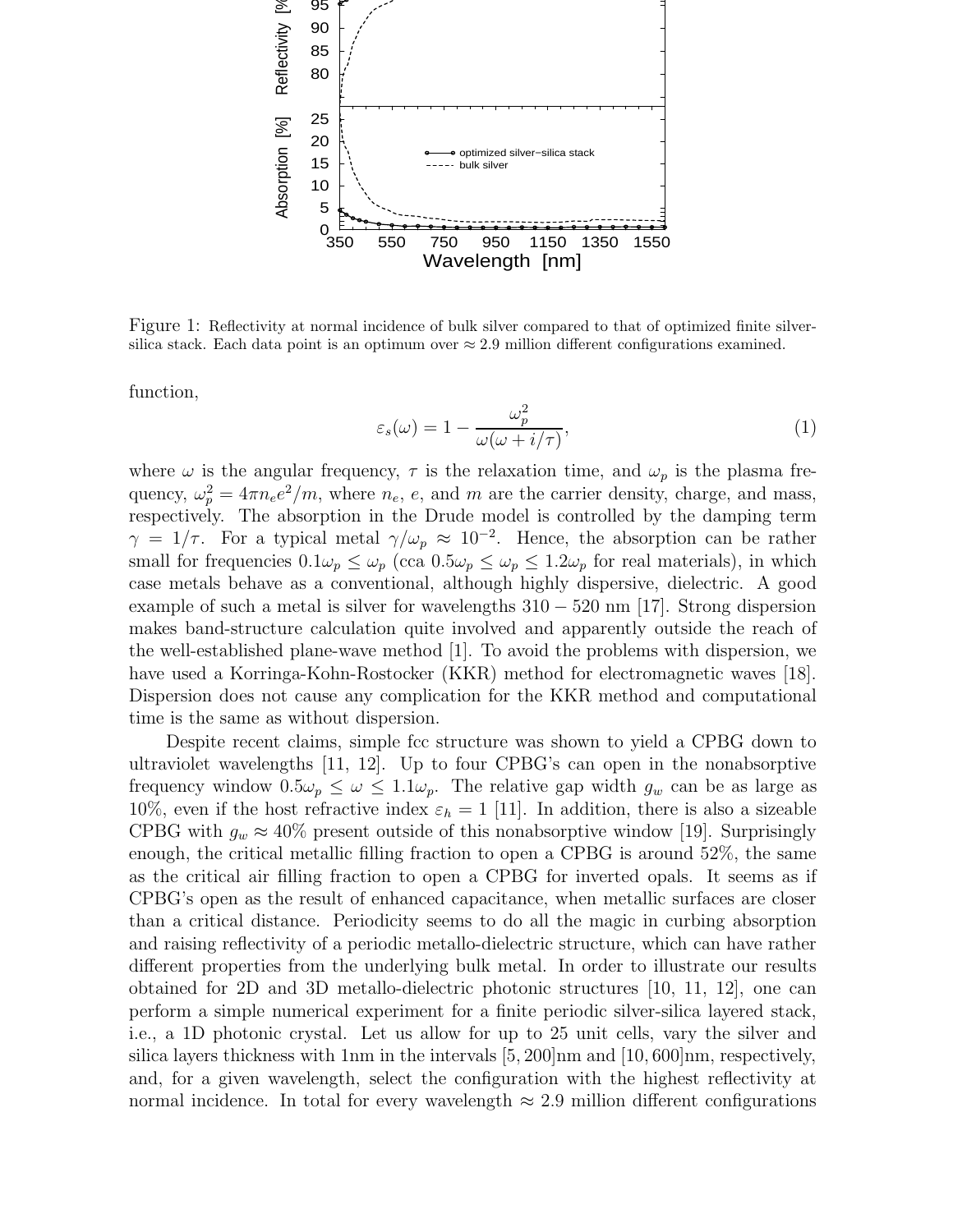in Figure 1. It is transparent that both the reflectivity can be strongly increased and absorption can be significantly curbed by using a periodic silver-silica layered structure compared to that of bulk silver. Surprisingly enough, the silver layer thickness in an optimized configuration is  $\approx 10$ nm for all wavelengths considered. It turns out that an optimized configuration has always the maximum allowed number  $(=25)$  of unit cells, which provides a numerical justification of the photonic crystal concept.

Generally, in the presence of an absorption, eigenfrequencies  $\omega$  turn into complex resonances [20]. The absorption affects a band gap in Re  $\omega$  in several ways. It pushes band edges down and, mostly, increases the relative gap width  $g_w$  (gap width to the midgap frequency ratio), sometimes by as much as 50% (although, in some cases it can also lead to a decrease in  $g_w$  [21]. A band gap in Re  $\omega$  must not necessarily imply a very high reflectivity. A study of finite 1D layered structures reveals that, in the presence of a strong absorption, the reflectivity at the gap center can, for instance, saturate at 60% or less, depending on a single bilayer, or, a single unit cell absorption [21]. The latter yields a lower bound on the absorption of a composite structure. The reflectivity at the gap center is usually more than twice that for frequencies within a band, almost exclusively as a result of decreased absorption within the gap which approaches that of a single bilayer. In both cases transmissions are small. If T denotes the transmission for frequencies within a band, then the transmission within a gap is typically  $T^2$  [20]. The effect of absorption on the band gap is negligible (both in shifting the gap edges and in changing gap width) if and only if  $(\text{Im } \varepsilon_s)/(\text{Re } \varepsilon_s) \leq 0.1$ .

#### 3.1 Photonic Structures of Coated Spheres

The exceptional band-gap properties of Drude spheres, i.e., spheres with a Drude-like dielectric function, are rather robust against coating these spheres with a semiconductor or an insulator [12]. By using a coating which can be subsequently index-matched, one can continuously tune the metallic filling fraction. However, the coating can play a much more important role. Coating can actually facilitate the preparation of photonic colloidal crystals of Drude spheres because it can (i) stabilize metallic microparticles by preventing, or, at least, by significantly reducing their oxidation; (ii) prevent aggregation of metallic particles by reducing Van der Waals forces between them. In the latter case, a coating of roughly 30 nm is required. Except from enlarging of some of the stop gaps (gaps in a fixed direction of propagation) by as much as 50% [15], the coating with an optically nonlinear material can reduce the required intensity for the onset of optical bistability [22, 23] due to the enhancement of local fields near the surfaceplasmon resonance. Using a procedure in which fluorescent organic groups are placed inside the silica shell with nm control over the radial position [24] makes it, in principle, possible to perform a precise position-dependent testing of the spontaneous emission within such a photonic crystal. Last but not least, using a semiconductor coating may allow a matching of the photonic and electronic bandgaps, which is important for many applications involving photonic crystals [4]. Our results show that for coated Drude microspheres with a coating width  $l_c/\lambda_p \leq 10\%$  (up to  $l_c = 30$  nm for  $\lambda_p = 328$  nm which corresponds to silver) and the coating and host refractive indices  $n_c$  and  $n_h$ , respectively, between 1 and 1.47, one can always find a sphere radius  $r_s$  such that the relative gap width  $g_w$  is larger than 5% and, in some cases,  $g_w$  can even exceed 9% [12]. This provides a sufficiently large margin for gap-edge distortions due to omnipresent imperfections and impurities to allow both technological and experimental applications involving the proposed structures. Using different coatings and by changing the refractive index  $n_h$  of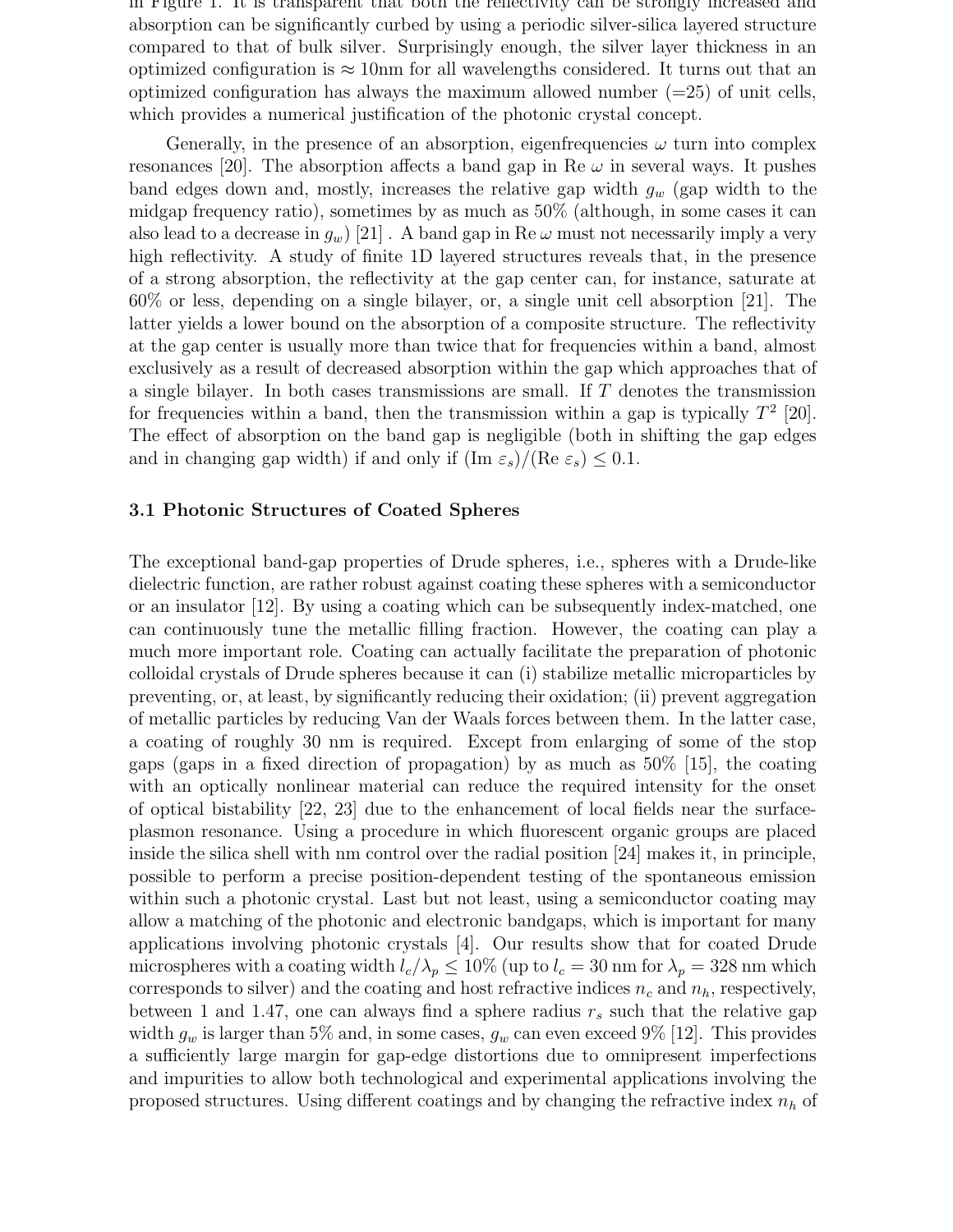frequency of a CPBG considerably. In principle, the midgap frequency  $\omega_c$  can be tuned to whatever frequency within a nonabsorptive window  $(0.6\omega_p \leq \omega \leq 1.1\omega_p$  for silver  $[17]$ ).

It is important to realize that, because the metallic core size parameter  $x = 2\pi r_c/\lambda$ satisfies  $x \geq 3.4$  for all wavelengths within a CPBG for all CPBG's considered here in the frequency region  $0.55\omega_p \leq \omega \leq 1.1\omega_p$ , the absorption is still dominated by bulk properties, i.e., can be negligible [17], since the plasmon-induced absorption becomes relevant only for particle sizes much smaller than the wavelength [25].

#### 4. TWO-DIMENSIONAL PHOTONIC STRUCTURES

For many technological applications it is enough to achieve a photonic bandgap (PBG) for in-plane propagation and, for applications involving highly polarized light sources, it can be sufficient to obtain a PBG for a single polarization only (Note that for in-plane propagation, the two photon polarizations do not mix and Maxwell's equations reduce to two scalar equations, one for each polarization.). Numerous applications have been suggested involving 2D photonic structures, i.e., new designs for light-emitting diodes [26], polarizers [27], high transmission through sharp bends [28], efficient bandpass filters, channel drop filters, and, in one-dimension (1D), waveguide crossing without cross-talk [29]. For such structures, only an in-plane CPBG can ensure light propagation control whatever the in-plane light propagation. Fortunately, many of the ideas discussed for 3D photonic structures also apply to 2D metallo-dielectric structures. For square and triangular lattices of Drude cylinders, i.e., cylinders with a Drude-like behaviour of their dielectric function, we have showed that such systems can possess complete in-plane CPBG's below IR wavelengths [10]. Of the two geometries, the optimal one for ideal Drude-like behaviour is a square lattice, whereas for Drude-like behaviour in silver, using experimental data [17], the optimal geometry is a triangular lattice [10]. If the lattice spacing is tuned to a characteristic plasma wavelength, several CPBG's open in the spectrum and their relative gap width can be as large as 36.9% (9.9% in a nonabsorptive window) even if the host dielectric constant  $\varepsilon_h = 1$  [10].

The observed magnitude and robustness of the in-plane CPBG of the metallodielectric structures allows one to speculate that an inclusion of metallic (silver) wires could boost the performance of the photonic crystal fibre designed by Knight et al. [30]. The photonic crystal fibre [30] is a 2D photonic periodic arrangement of thin cylindrical glass fibres where the light is sent along the cylinder axis. In lateral directions, the localization of light is achieved in complete analogy to the case of electrons: by introducing a defect at the center of the photonic crystal fibre, for instance, by omitting one cylinder such that it induces a transversally localized mode with frequency within a 2D CPBG. The light can then propagate with that frequency along the cylinder axis even if the core of the photonic crystal fibre is air and if cladding has a higher refractive index.

## 5. NONLINEAR PROPERTIES OF METALLO-DIELECTRIC STRUC-TURES

There are many potentially interesting applications involving photonic crystals with nonlinear components, for instance, as optical limiters, optical switches, optical diodes,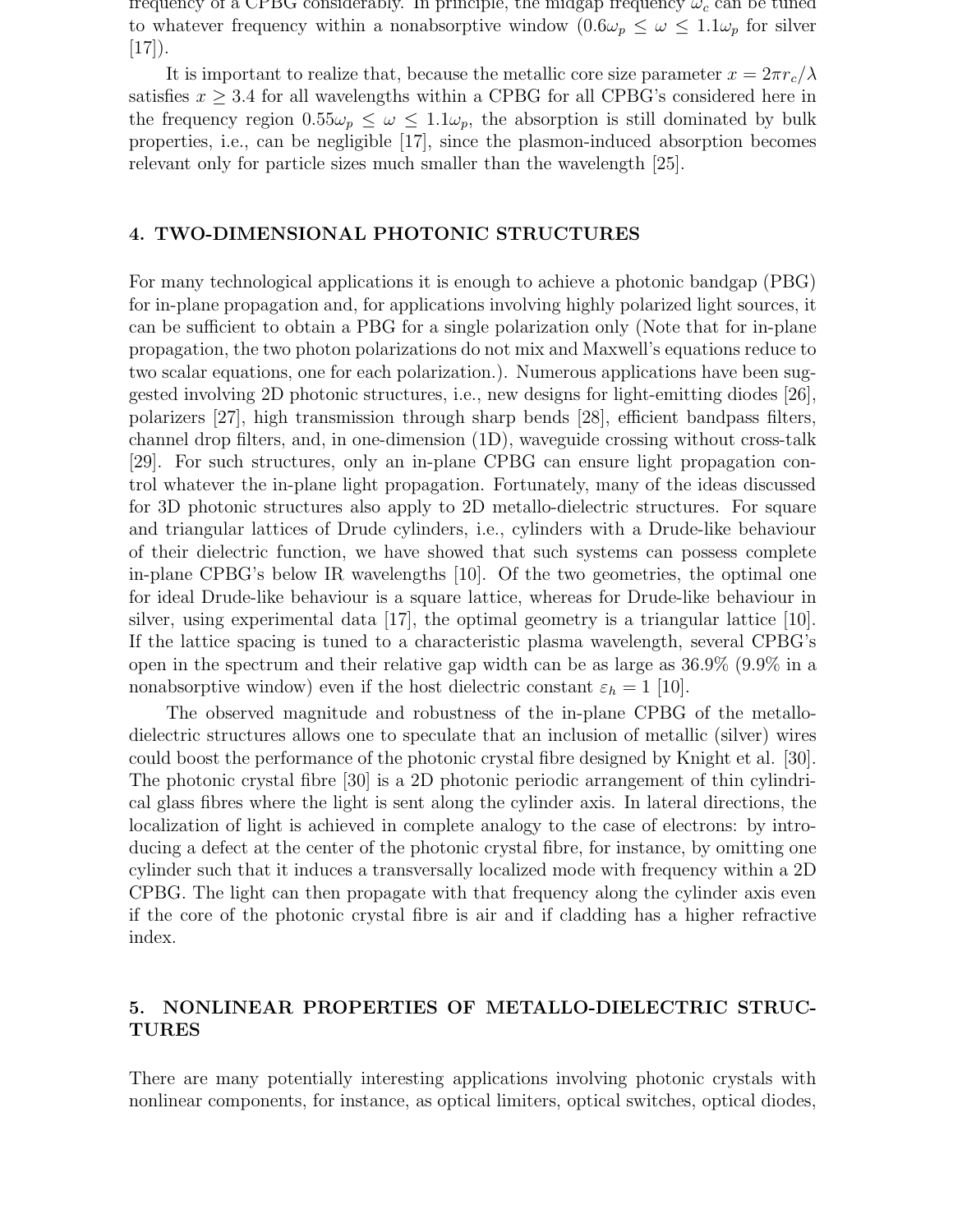ity SHG, multiple wavelength frequency conversion, and realization of the optical bistability [22, 23]. The main obstacle in fabricating such devices is to find out materials with sufficiently high optical nonlinearities. For example, optically nonlinear Bragg diffracting nanosecond optical switches have been fabricated by doping of polymer particles with an absorptive dye. However, its switching efficiency has been only  $\approx 2\%$ [31].

Metals have been known to possess one of the largest nonlinear susceptibilities. Unfortunately, due to a strong metallic reflection, the light was reflected back before it could have ever experienced the metallic nonlinearity. This changes dramatically if metallic components are arranged periodically in space. It has been demonstrated in 1D that the periodicity makes metals transparent [32], thereby allowing the light to access the metallic nonlinearity [33]. This situation should not change qualitatively for 2D and 3D periodic structures. Therefore, we expect metallo-dielectric structures to be promising candidates for many nonlinear applications which can be experimentally studied in the presence of a CPBG.

### 6. EXPERIMENTAL REALIZATION

Metallo-dielectric structures can have a significant commercial impact due to their exceptional properties. We list only a few of them:

- They can yield sizeable CPBG. Depending on the scale and chosen material, a CPBG can be opened anywhere in the range from radiowaves [34] down to ultraviolet wavelengths, making the crystals an excellent template for multiplexing, waveguiding, and optical chips.
- Since metals are known to possess large nonlinear susceptibilities, the photonic crystals are inherently nonlinear, i.e., the crystals are promising candidates for various nonlinear applications.
- By applying an electric field one can switch reverseably in ms from an fcc colloidal crystal to a body-centered-tetragonal crystal: a so-called martensitic transition [35, 36, 37]. Hence, the crystals are also promising candidates for the CPBG structures with switchable bandgaps.
- Their properties can be tuned, in an irreversible way, by an ion irradiation which induces a plastic deformation of colloidal particles [38].
- A combination of a suitable coating, doping, and the presence of a metallic component allows for large freedom in optimizing specific properties of the photonic crystals.
- A nonzero electric conductivity can be used in pumping and/or in a fabrication of a new class of displays.

The main experimental problem in fabricating the proposed photonic structures in 3D is to synthesize large enough spheres (e.g., with radius  $r_s \approx 150$  nm for silver) to reach the threshold value  $r_s/\lambda_p \stackrel{\text{< 0.9n_h, where } \lambda_p = 2\pi\omega_p/c$ , c the speed of light in a vacuum, is the plasma wavelength and  $n_h$  is the host refractive index. (Surprisingly enough, the same threshold value  $r_c/\lambda_p$ , where  $r_c$  is the Drude cylinder radius, is also required to open a complete bandgap in a 2D close-packed square lattice.) Thus, the main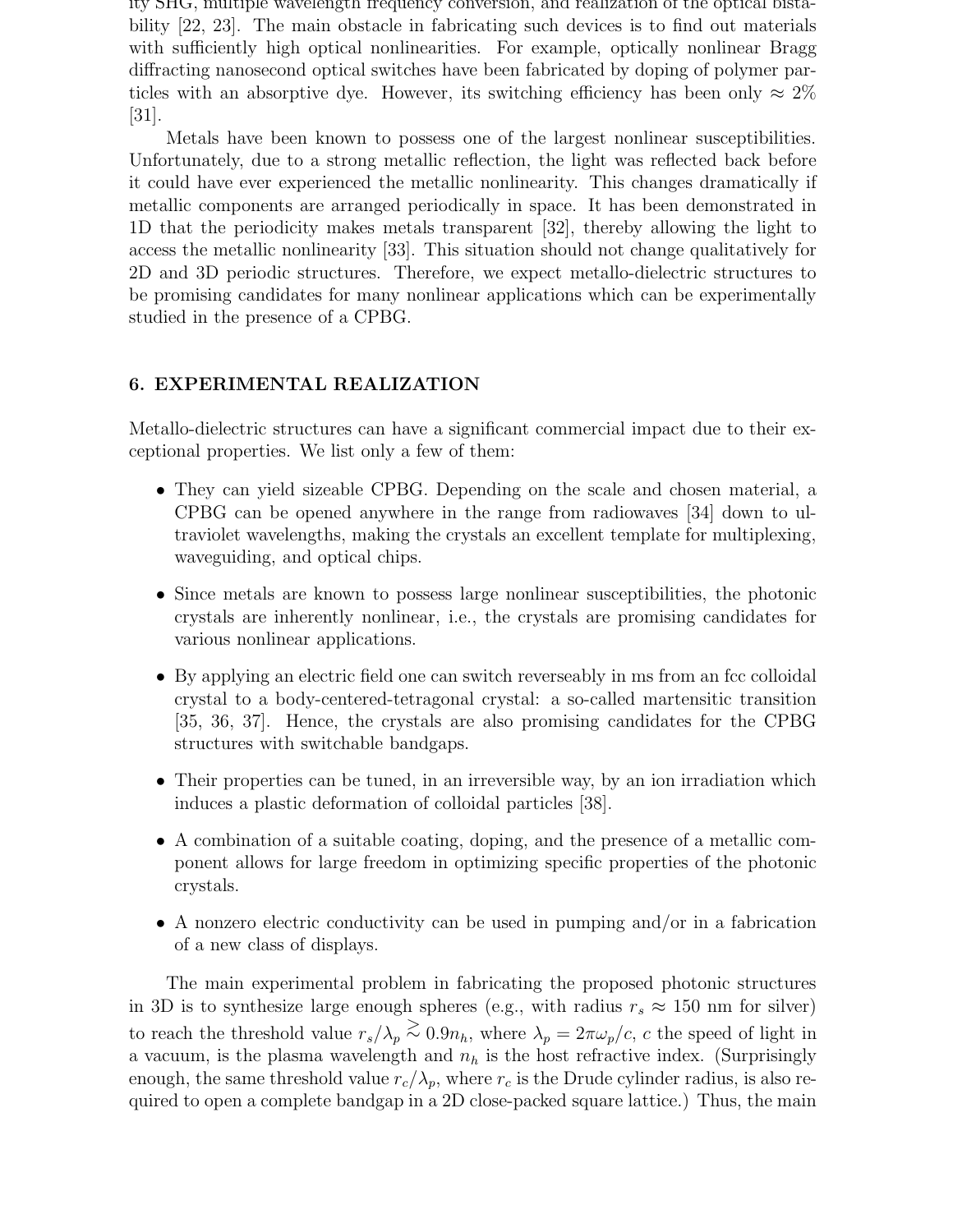

Figure 2: Large silver spheres fabricated by K.P. Velikov and G.E. Zegers. a) Scanning electron micrograph (SEM) of dried silver particles with radius  $r_s = 349$  nm and polydispersity  $\delta_d = 16\%$ . Only small ordered regions are observed. b) Confocal image of the bottom layer of a charge stabilized crystal of silver particles ( $r_s = 320$  nm,  $\delta_d < 17\%$ ) in water. Large single crystals with a pitch of 1  $\mu$ m are observed, as shown in the inset.

task is opposite to that using etching techniques which aim at ever shorter length scales. For gold, a method to produce monodisperse colloids of several hundred nm radius and larger has been developed [39]. Recent results on the fabrication of such spheres from silver are promising. Figure 2 shows images of the samples fabricated by K.P. Velikov and G.E. Zegers from our group. Figure 2a shows scanning electron micrograph (SEM) of dried silver particles with radius  $r_s = 349$  nm and polydispersity  $\delta_d = 16\%$ . In this case only small ordered regions are observed. Figure 2b shows a confocal image of the bottom layer of a charge stabilized crystal of silver particles ( $r_s = 320$  nm,  $\delta_d < 17\%$ ) in water. Large single crystals are observed, as shown in the inset. The only remaining problem is to control the size polydispersity of spheres and reduce it below 5% to trigger 3D crystallization [9] with smaller interparticle spaces. Recent progress in so-called do-it-yourself crystallization (see contribution by A. van Blaaderen), which allows to reduce defects in colloidal structures beyond thermodynamic limits, may help to overcome even the last hurdle.

In 2D, the proposed structures could be realized by introducing, for instance, by electrochemical deposition, a Drude-like material into the holes of a periodic structure of air holes in a dielectric, a structure that has no CPBG without the Drude-like material inserted. Regarding photonic crystal fibre [30], before thermal treatment and stretching out, some of the dielectric fibres can be, in a regular way, replaced by silver wires and then processed in the standard way, by the stack-and-draw method or by fibre-pulling.

#### 7. CONCLUSION

In recent years, photonic crystals have turned out to be a very exciting subject, truly interdisciplinary, involving physics, chemistry, and engineering. For many applications it would be desirable to achieve a CPBG for optical or even shorter wavelengths. We have shown that metallo-dielectric structures can serve this purpose. They can yield sizeable CPBG's in two- and three-dimensions [10, 11, 12]. Moreover, these structures are inherently nonlinear and their CPBG can be tuned or switched on/off in a controlled way. The region of plasma frequencies of conventional materials ranges from the near-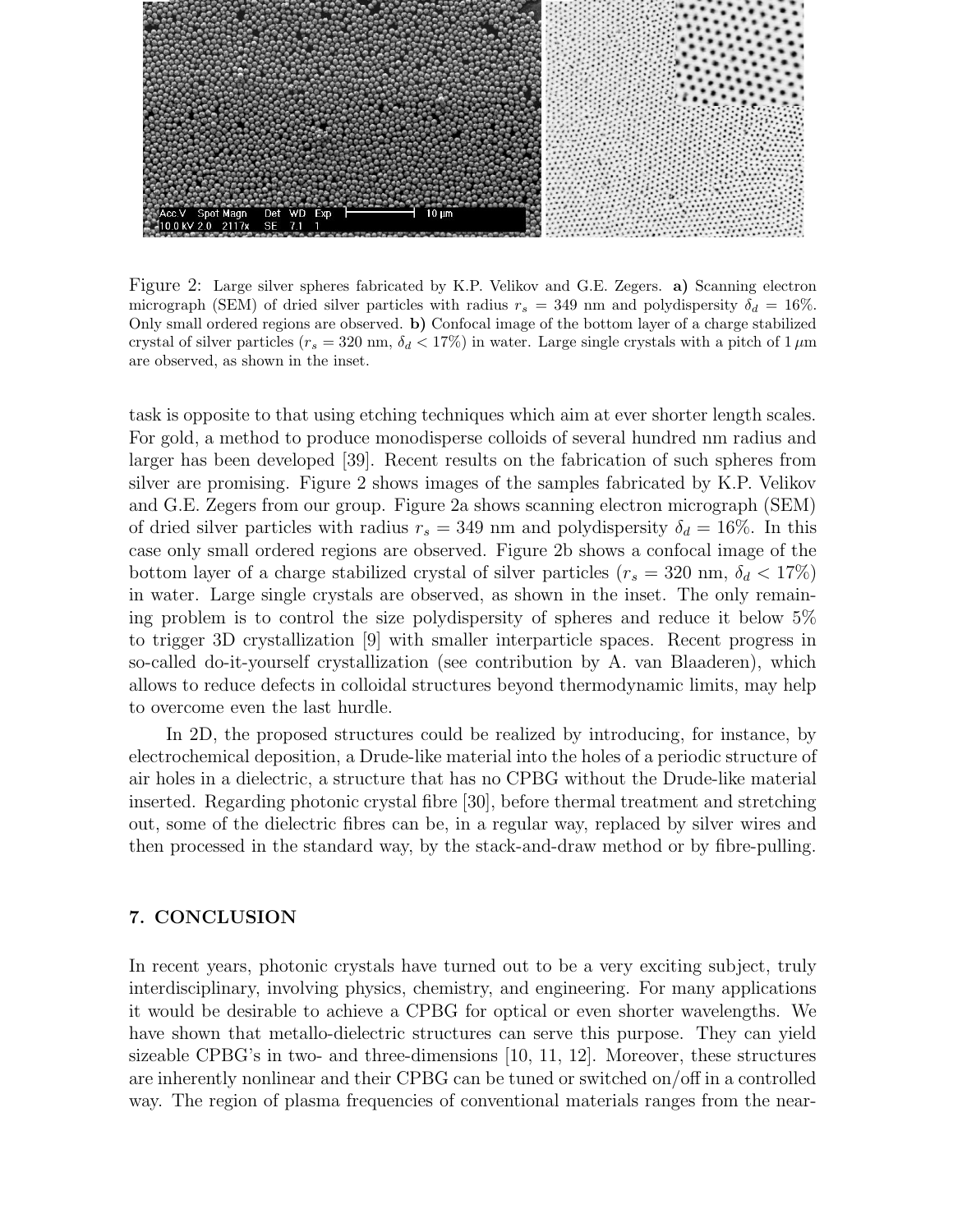that a whole new class of artificial materials can be fabricated in which the plasma frequency may be reduced by up to 6 orders of magnitude compared to conventional materials, down to GHz frequencies. Correspondingly, the proposed structures can provide CPBG structures from the GHz up to ultraviolet frequencies.

Thus far, we have only investigated the simplest geometries and scatterers, i.e., only simple lattices with a single scatterer per unit cell, and only spherical and cylindrical scatterers. Although we have shown that one can achieve the relative gap width  $g_w$  larger than 10%, one expects that the width can yet be enlarged by considering lattices with more than one scatterer per unit cell [1, 40], or, using more complicated scatterers, such as cylinders with an ellipsoidal cross section [41]. These generalizations are practically very important since such structures can be now fabricated.

Recently, a very nice alternative to periodic structures proved very successful in opening a CPBG [42]. The latter involves quasicrystals which can be devised to make the Brillouin zone more spherical (circular in 2D). A quasicrystal with metallic components may be very interesting object to investigate. Likely, many open problems and many surprises are still ahead of us.

#### ACKNOWLEDGEMENTS

I should like to thank my colleagues A. van Blaaderen, M.J.A. de Dood, H. van der Lem, A. Polman, A. Tip, K.P. Velikov, and G.E. Zegers for careful reading of the manuscript and useful comments. This work is part of the research program by the Stichting voor Fundamenteel Onderzoek der Materie (Foundation for Fundamental Research on Matter) which was made possible by financial support from the Nederlandse Organisatie voor Wetenschappelijk Onderzoek (Netherlands Organization for Scientific Research).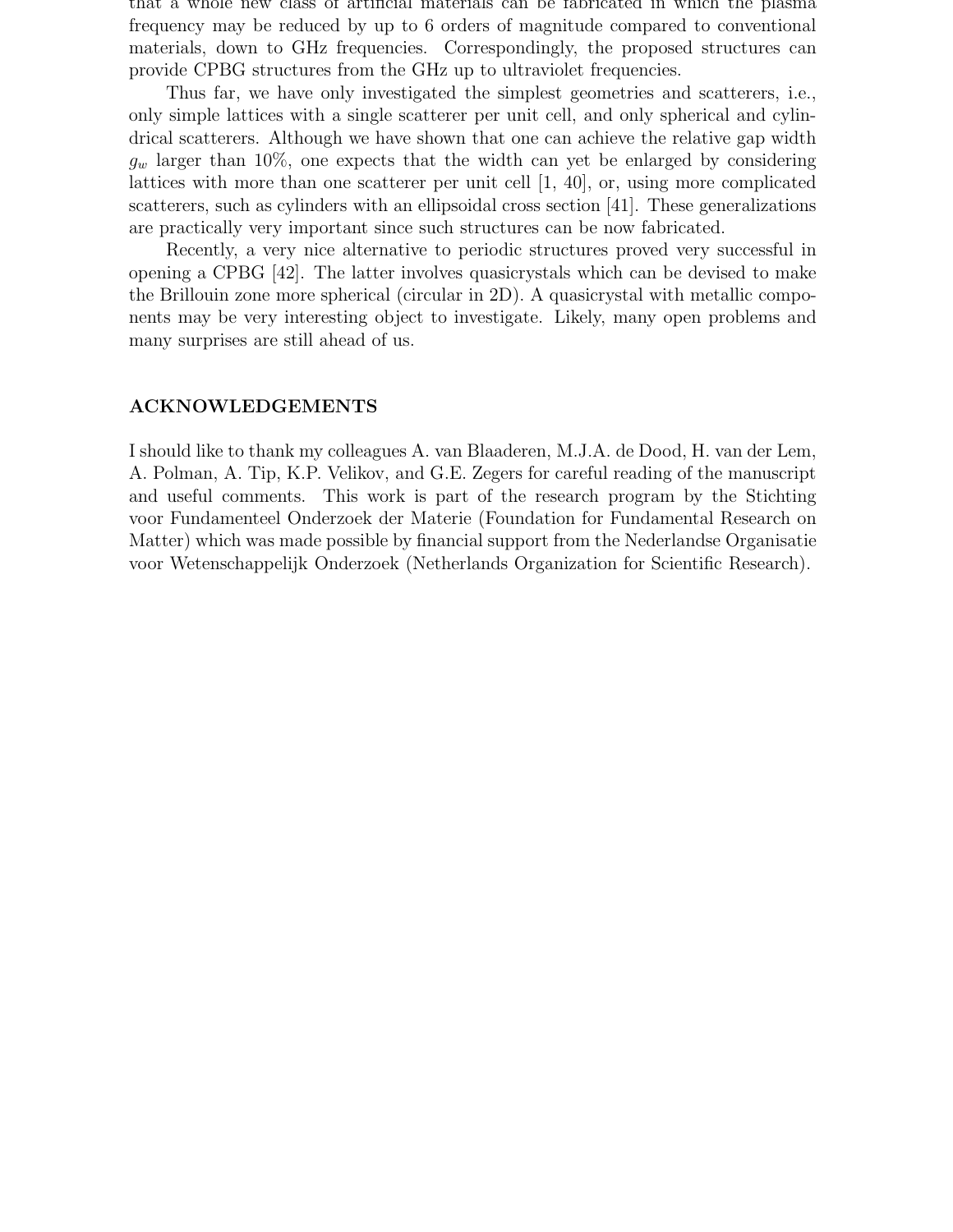1. K.M. Ho, C.T. Chan, and C.M. Soukoulis, Existence of photonic gap in periodic dielectric structures, Phys. Rev. Lett. 65, 3152 (1990).

2. E. Yablonovitch, T.J. Gmitter, and K.M. Leung, Photonic band structure: The face-centered-cubic case employing nonspherical atoms, Phys. Rev. Lett. 67, 2295 (1991).

3. V.P. Bykov, Spontaneous emission from a medium with a band spectrum, Sov. J. Quant. Electron. 4, 861 (1975).

4. E. Yablonovitch, Inhibited spontaneous emission in solid-state physics and electronics, Phys. Rev. Lett. **58**, 2059 (1987).

5. T.F. Krauss, R.M. De La Rue, and S. Brandt, Two-dimensional photonic-bandgap structures operating at near-infrared wavelengths, Nature 383, 699 (1996).

6. S.Y. Lin et al., A three-dimensional photonic crystal operating at infrared wavelengths, Nature 394, 251 (1998).

7. T.F. Krauss and R.M. De La Rue, Photonic crystals in the optical regime - past, present and future, *Prog. Quant. Electronics* **23**, 51 (1999).

8. M. Campbell, D.N. Sharp, M.T. Harrison, R.G. Denning, and A.J. Turberfield, Fabrication of photonic crystals for the visible spectrum by holographic lithography, Nature 404, 53 (2000).

9. W.B. Russel, D.A. Saville, and W.R. Schowalter, Colloidal Dispersions, Cambridge University Press, Cambridge (1995).

10. H. van der Lem and A. Moroz, Towards two-dimensional complete photonic band gap structures below infrared wavelengths, J. Opt. A: Pure Appl. Opt. 2, 395 (2000).

11. A. Moroz, Three-dimensional complete photonic-bandgap structures in the visible, Phys. Rev. Lett. **83**, 5274 (1999).

12. A. Moroz, Photonic crystals of coated metallic spheres, Europhys. Lett. 50, 466 (2000).

13. H.S. Sözüer, J.W. Haus, and R. Inguva, Photonic bands: convergence problem with the plane-wave method, Phys. Rev. B 45, 13962 (1992).

14. R. Biswas, M.M. Sigalas, G. Subramania, and K.-M. Ho, Photonic band gaps in colloidal systems, Phys. Rev. B 57, 3701 (1998).

15. A. Moroz and C. Sommers, Photonic band gaps of three-dimensional face-centered cubic lattices, J. Phys.: Condens. Matter 11, 997 (1999).

16. K. Busch and S. John, Photonic band gap formation in certain self-organizing systems, Phys. Rev. E 58, 3896 (1998).

17. E.D. Palik et al., Handbook of Optical Constants of Solids I, Academic Press, San Diego (1991).

18. A. Moroz, Density-of-states calculation and multiple scattering theory for photons, Phys. Rev. B 51, 2068 (1995).

19. W.Y. Zhang, X.Y. Lei, Z.L. Wang, D.G. Zheng, W.Y. Tam, C.T. Chan, and P. Sheng, Robust photonic band gap from tunable scatterers, Phys. Rev. Lett. 84, 2853 (2000).

20. A. Tip, J.-M. Combes, and A. Moroz, Band structure of absorptive photonic crystals, J. Phys. A: Math. Gen. 33, 6223 (2000).

21. A. Moroz, A. Tip, and J.-M. Combes, Absorption in periodic layered structures, Synthetic Metals 115, (2000) (to appear).

22. K.M. Leung, Optical bistability in the scattering and absorption of light from nonlinear microparticles, Phys. Rev. A 33, 2461 (1986).

23. D.S. Chemla and D.A. Miller, Mechanism for enhanced optical nonlinearities and bistability by combined dielectric-electronic confinement in semiconductor nanocrystallites, Opt. Lett. 11, 522 (1986).

24. A. van Blaaderen and A. Vrij, Synthesis and characterization of colloidal dispersions of fluorescent, monodisperse silica spheres, Langmuir 8, 2921 (1992).

25. C.F. Bohren and D.R. Huffman, Absorption and scattering of light by small particles, Wiley, New York, (1984), Chap. 9, 12.

26. S. Fan, P.R. Villeneuve, J.D. Joannopoulos, and E.F. Schubert, High extraction efficiency of spontaneous emission from slabs of photonic crystals, Phys. Rev. Lett. 78, 3294 (1997).

27. A.R. McGurn and A.A. Maradudin, Photonic band structures of two- and three-dimensional periodic metal or semiconductor arrays, Phys. Rev. B 48, 17576 (1993).

28. A. Mekis, J.C. Chen, I. Kurland, S. Fan, P.R. Villeneuve, and J.D. Joannopoulos, High transmission through sharp bends in photonic crystal waveguides, Phys. Rev. Lett. 77, 3787 (1996).

29. G. Johnson, C. Manolatou, S. Fan, P.R. Villeneuve, J.D. Joannopoulos, and H.A. Haus, Elimination of cross talk in waveguide intersections, Opt. Lett. 23, 1855 (1998).

30. J.C. Knight, J. Broeng, T.A. Birks, and P.St.J. Russell, A photonic crystal fibre, Science 282, 1476 (1998).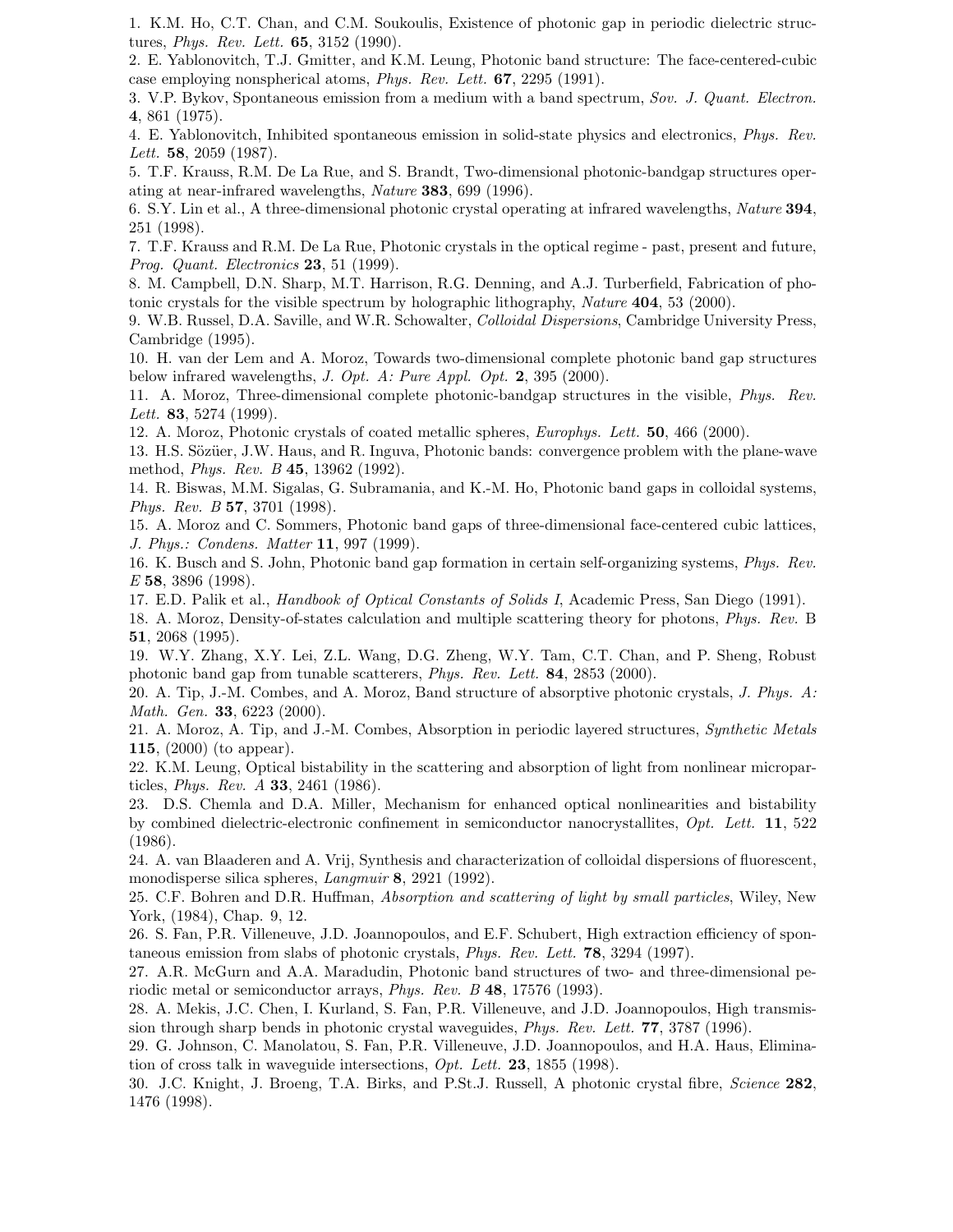$\sigma$ ptical switches, Phys. Rev. Bott. 78, 3860 (2007).

32. M. Scalora, M.J. Bloemer, A.S. Pethel, J.P. Dowling, C.M. Bowden, and A.S. Manaka, Transparent, metallo-dielectric, one-dimensional, photonic band-gap structures, J. Appl. Phys. 83, 2377 (1998).

33. R.S. Bennink, Y.-K. Yoon, R.W. Boyd, and J.E. Sipe, Accessing the optical nonlinearity of metals with metal-dielectric photonic bandgap structures,  $Opt.$  Lett. 24, 1416 (1999).

34. J.B. Pendry, A.J. Holden, W.J. Stewart, and I. Youngs, Extremely low frequency plasmons in metallic mesostructures, Phys. Rev. Lett. 76, 4773 (1996).

35. A. van Blaaderen, From the de Broglie to visible wavelengths: Manipulating electrons and photons with colloids, *MRS Bulletin* (October) **23**, 39 (1998).

36. W. Wen, N. Wang, H. Ma, Z. Lin, W.Y. Tam, C.T. Chan, and P. Sheng, Field induced structural transition in mesocrystallites, Phys. Rev. Lett. 82, 4248 (1997).

37. U. Dassanayake, S. Fraden, and A. van Blaaderen, Structure of electrorheological fluids, J. Chem. Phys. **112**, 3851 (2000).

38. E. Snoeks, A. van Blaaderen, T. van Dillen, C.M. van Kats, M.L. Brongersma, and A. Polman, Colloidal ellipsoids with continuously variable shape, Adv. Materials 12, 1511 (2000).

39. D.V. Goia and E. Matijecic, Tailoring the particle size of monodispersed colloidal gold, New Journal of Chemistry **146**, 139 (1999).

40. D. Cassagne, C. Jouanin, and D. Bertho, Hexagonal photonic-band-gap structures, Phys. Rev. B 53, 7134 (1996).

41. M. Qiu and S. He, Large complete band gap in two-dimensional photonic crystals with elliptic air holes, *Phys. Rev. B* **60**, 10610 (1999).

42. M.E. Zoorob, M.D.B. Charlton, G.J. Parker, J.J. Baumberg, and M.C. Netti, Complete photonic bandgaps in 12-fold symmetric quasicrystals, Nature 404, 740 (2000).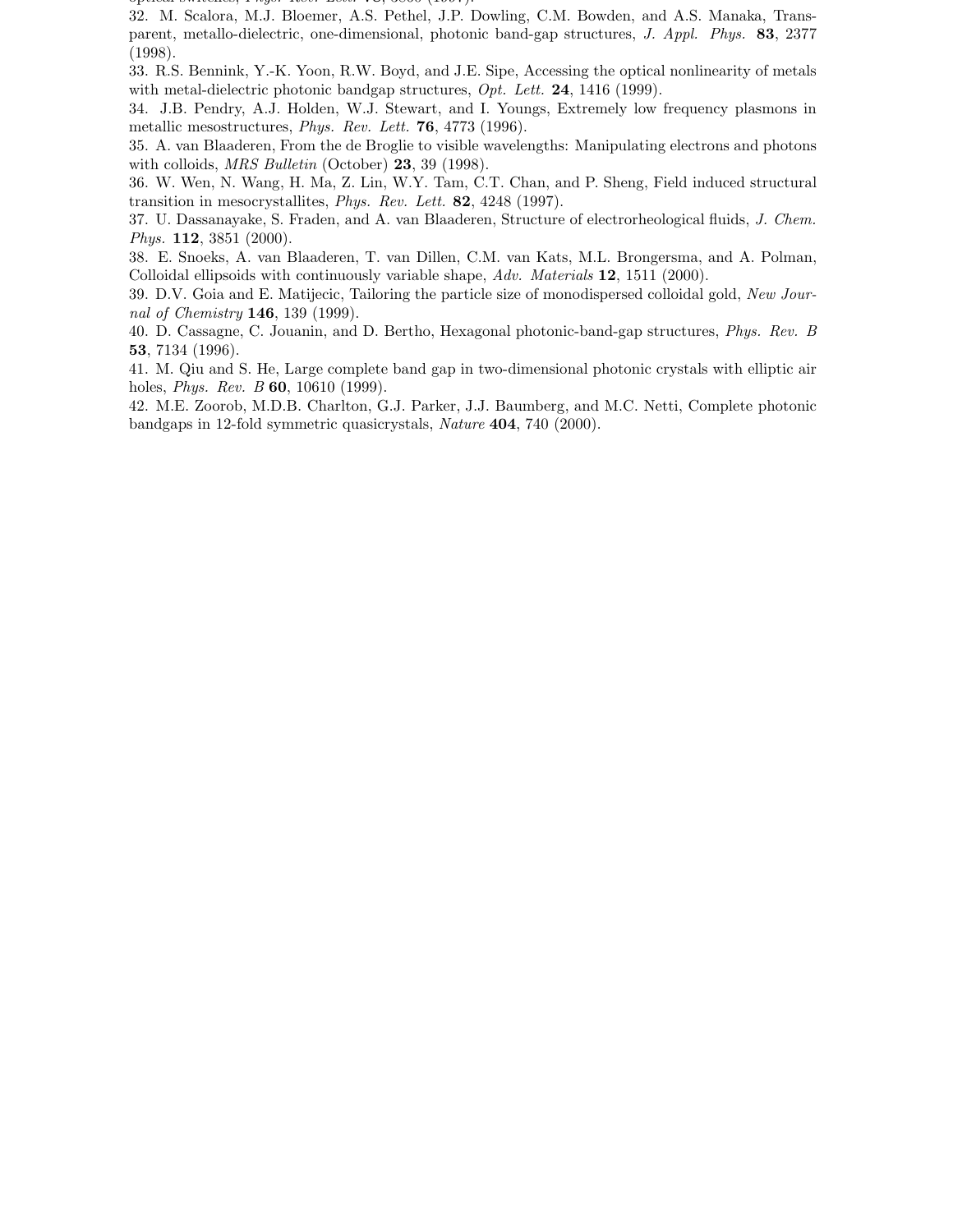Fig. 1 - Reflectivity at normal incidence of bulk silver compared to that of optimized finite silver-silica stack. Each data point is an optimum over  $\approx 2.9$  million different configurations examined.

Fig. 2 - Large silver spheres fabricated by K.P. Velikov and G.E. Zegers. a) Scanning electron micrograph (SEM) of dried silver particles with radius  $r_s = 349$  nm and polydispersity  $\delta_d = 16\%$ ). Only small ordered regions are observed. b) Confocal image of the bottom layer of a charge stabilized crystal of silver particles ( $r_s = 320$  nm,  $\delta_d < 17\%$ ) in water. Large single crystals with a pitch of 1  $\mu$ m are observed, as shown in the inset.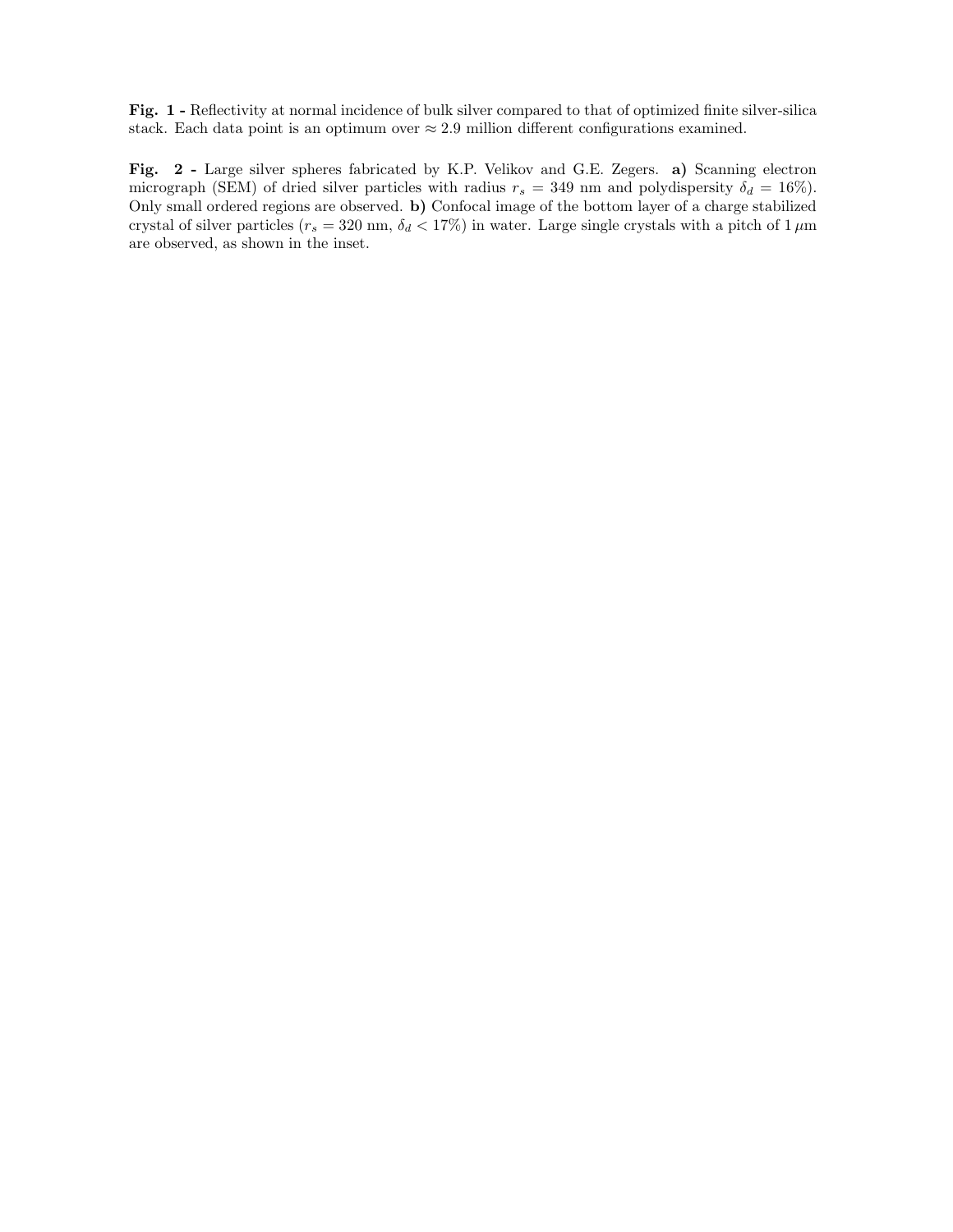- [1] K.M. Ho, C.T. Chan, and C.M. Soukoulis, Existence of photonic gap in periodic dielectric structures, Phys. Rev. Lett. 65, 3152 (1990).
- [2] E. Yablonovitch, T.J. Gmitter, and K.M. Leung, Photonic band structure: The face-centeredcubic case employing nonspherical atoms, Phys. Rev. Lett. 67, 2295 (1991).
- [3] V.P. Bykov, Spontaneous emission from a medium with a band spectrum, Sov. J. Quant. Electron. 4, 861 (1975).
- [4] E. Yablonovitch, Inhibited spontaneous emission in solid-state physics and electronics, Phys. Rev. Lett. **58**, 2059 (1987).
- [5] T.F. Krauss, R.M. De La Rue, and S. Brandt, Two-dimensional photonic-bandgap structures operating at near-infrared wavelengths, Nature 383, 699 (1996).
- [6] S.Y. Lin et al., A three-dimensional photonic crystal operating at infrared wavelengths, Nature 394, 251 (1998).
- [7] T.F. Krauss and R.M. De La Rue, Photonic crystals in the optical regime past, present and future, *Prog. Quant. Electronics* **23**, 51 (1999).
- [8] M. Campbell, D.N. Sharp, M.T. Harrison, R.G. Denning, and A.J. Turberfield, Fabrication of photonic crystals for the visible spectrum by holographic lithography, Nature 404, 53 (2000).
- [9] W.B. Russel, D.A. Saville, and W.R. Schowalter, Colloidal Dispersions, Cambridge University Press, Cambridge (1995).
- [10] H. van der Lem and A. Moroz, Towards two-dimensional complete photonic band gap structures below infrared wavelengths, J. Opt. A: Pure Appl. Opt.  $2, 395$  (2000).
- [11] A. Moroz, Three-dimensional complete photonic-bandgap structures in the visible, Phys. Rev. *Lett.* **83**, 5274 (1999).
- [12] A. Moroz, Photonic crystals of coated metallic spheres, Europhys. Lett. 50, 466 (2000).
- [13] H.S. Sözüer, J.W. Haus, and R. Inguva, Photonic bands: convergence problem with the planewave method, *Phys. Rev. B* 45, 13962 (1992).
- [14] R. Biswas, M.M. Sigalas, G. Subramania, and K.-M. Ho, Photonic band gaps in colloidal systems, Phys. Rev. B 57, 3701 (1998).
- [15] A. Moroz and C. Sommers, Photonic band gaps of three-dimensional face-centered cubic lattices, J. Phys.: Condens. Matter 11, 997 (1999).
- [16] K. Busch and S. John, Photonic band gap formation in certain self-organizing systems, Phys. Rev. E 58, 3896 (1998).
- [17] E.D. Palik et al., Handbook of Optical Constants of Solids I, Academic Press, San Diego (1991).
- [18] A. Moroz, Density-of-states calculation and multiple scattering theory for photons, Phys. Rev. B 51, 2068 (1995).
- [19] W.Y. Zhang, X.Y. Lei, Z.L. Wang, D.G. Zheng, W.Y. Tam, C.T. Chan, and P. Sheng, Robust photonic band gap from tunable scatterers, Phys. Rev. Lett. 84, 2853 (2000).
- [20] A. Tip, J.-M. Combes, and A. Moroz, Band structure of absorptive photonic crystals, J. Phys. A: Math. Gen. 33, 6223 (2000).
- [21] A. Moroz, A. Tip, and J.-M. Combes, Absorption in periodic layered structures, Synthetic Metals 115, (2000) (to appear).
- [22] K.M. Leung, Optical bistability in the scattering and absorption of light from nonlinear microparticles, Phys. Rev. A 33, 2461 (1986).
- [23] D.S. Chemla and D.A. Miller, Mechanism for enhanced optical nonlinearities and bistability by combined dielectric-electronic confinement in semiconductor nanocrystallites, Opt. Lett. 11, 522 (1986).
- [24] A. van Blaaderen and A. Vrij, Synthesis and characterization of colloidal dispersions of fluorescent, monodisperse silica spheres, *Langmuir* 8, 2921 (1992).